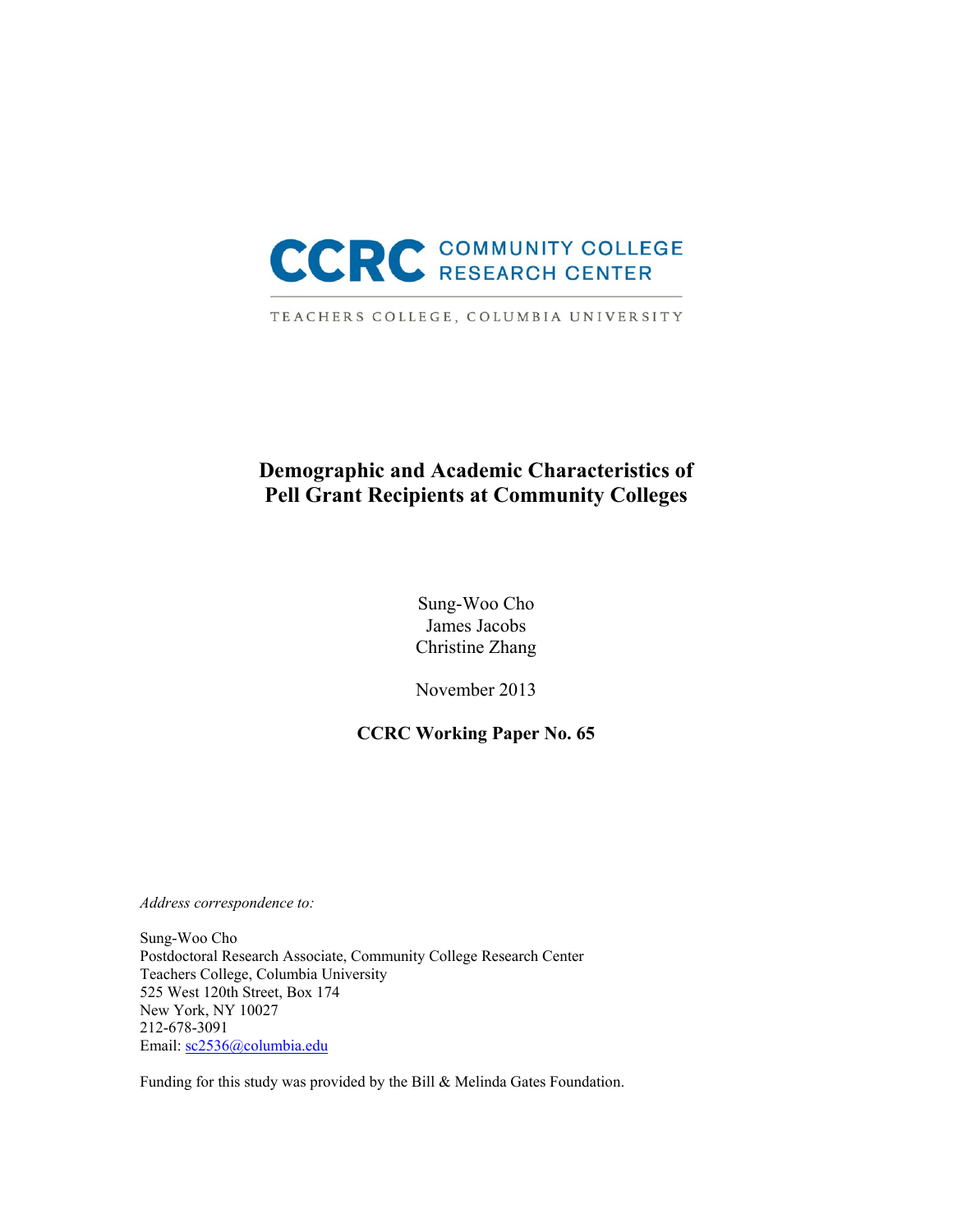#### **Abstract**

Using data on more than 50,000 community college students who first enrolled during the 2005–06 academic year at one of nine community colleges in three large states, this paper presents demographic and academic characteristics of students who did and did not receive a Pell Grant. The descriptive findings suggest that, despite lower levels of initial college readiness, Pell recipients had a stronger academic focus than non-Pell recipients. Yet, while Pell recipients had higher credit completion ratios and were more likely to complete an award, they were also more likely to be enrolled in the same college with more than 30 credits after five years. This suggests that Pell recipients at community colleges may be taking a longer period of time to complete an academic credential than is prudent.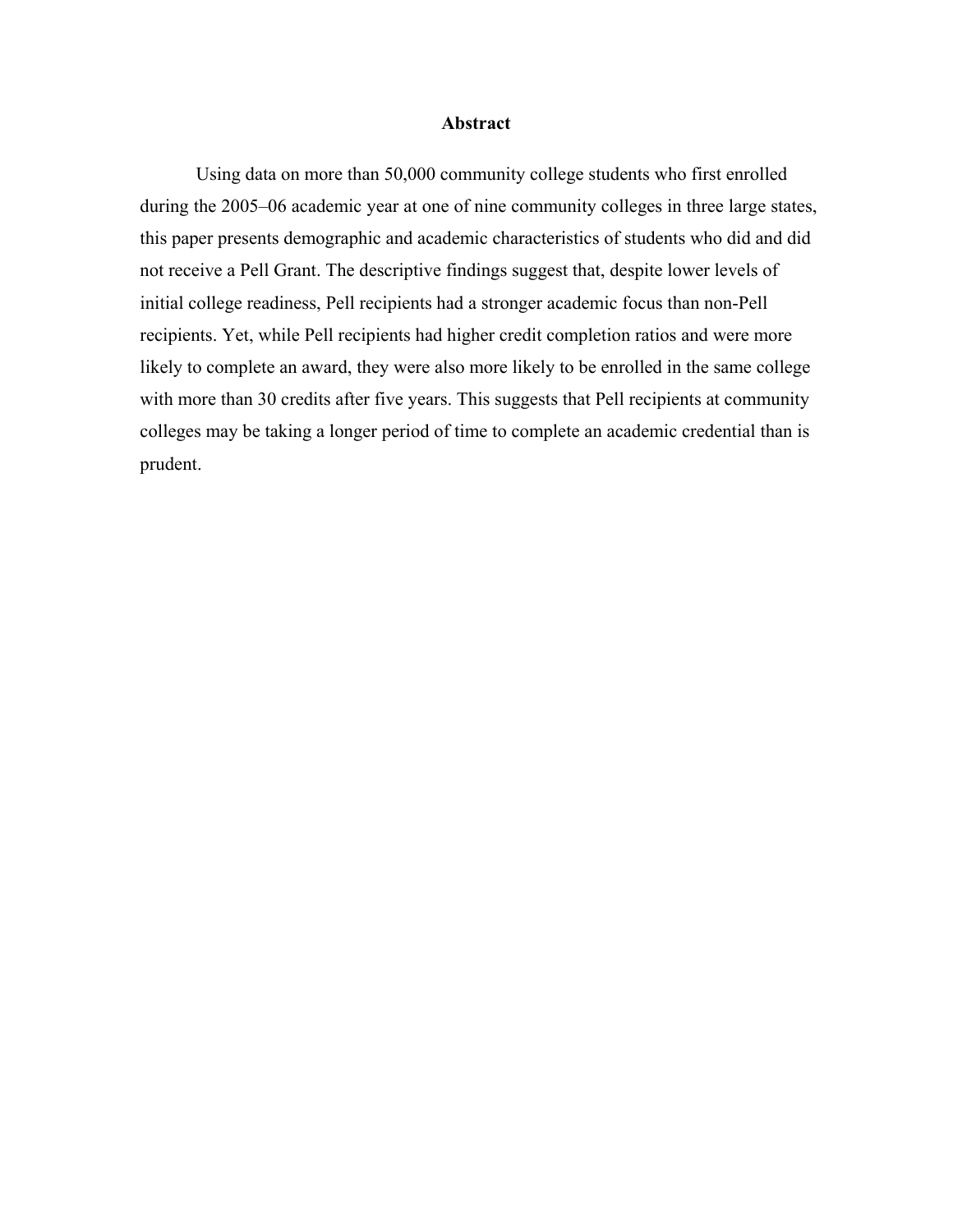## **Table of Contents**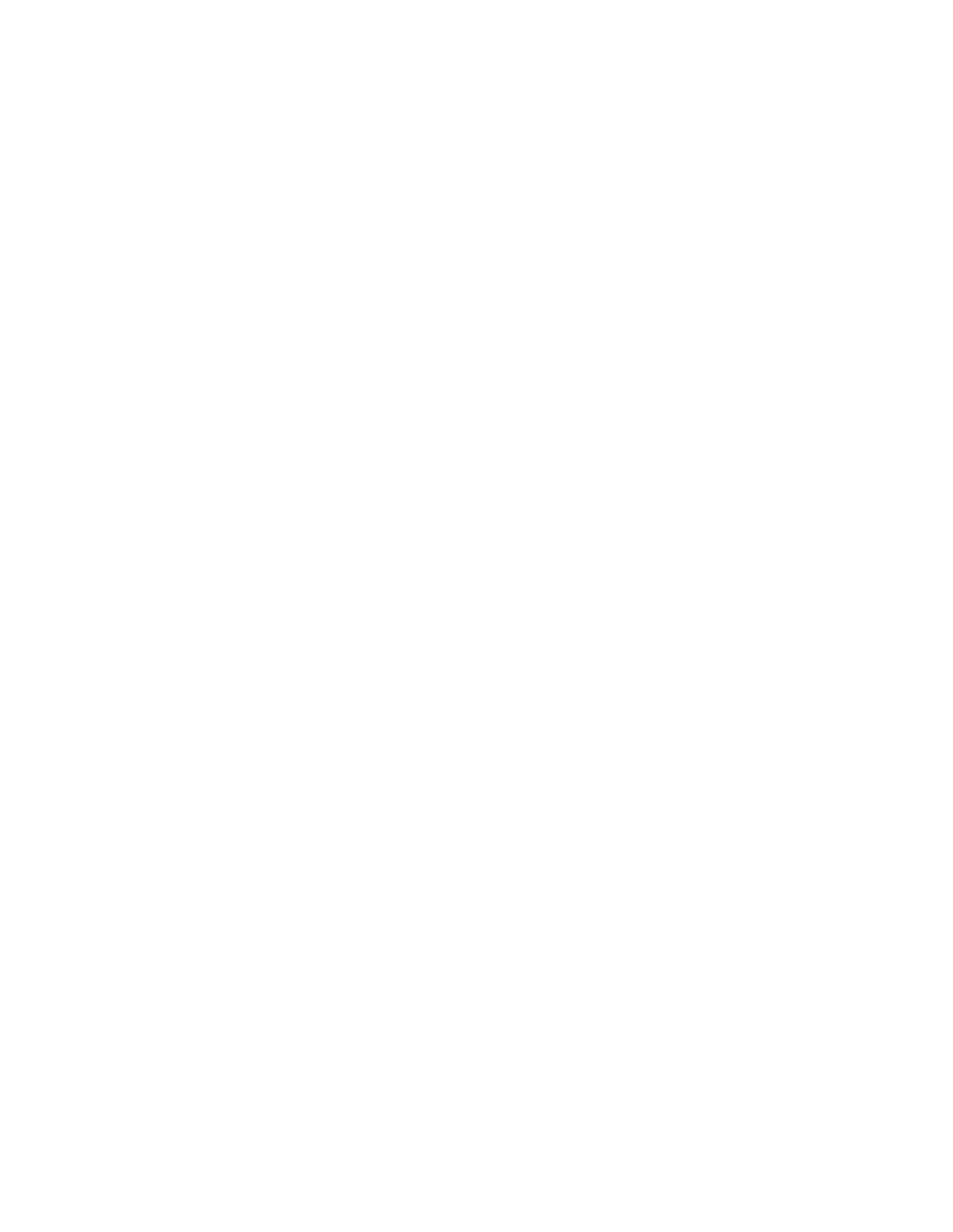### **1. Introduction and Background**

The U.S. Federal Pell Grant program was established in 1972 with the goal of increasing access to postsecondary education. The program uses a need-based formula tied to students' Expected Family Contribution (EFC) in order to allocate funds for undergraduate study at participating institutions. While Pell Grants have historically served as the primary source of aid for low-income students, the size of the program has swelled in recent years—the number of Pell Grant recipients in both community colleges and other educational institutions has increased dramatically. Given the sharply rising cost of the program and the strong interest in reducing federal spending generally, it is important to have an understanding of the students who receive Pell awards, particularly those who attend community colleges, where about one third of all Pell Grant recipients are enrolled. Gaining a clearer picture of the student characteristics and educational outcomes of Pell Grant recipients at community colleges is valuable for assessing the program's overall success and for identifying potential areas for improvement.

Using student-level and course-level administrative data from a sample of nine community colleges in three states, this short paper identifies demographic and academic characteristics of Pell Grant recipients attending community colleges and how they differ from characteristics of community college students who do not receive Pell awards. In terms of academic characteristics, we focus on the declared majors of students as well as their observable academic outcomes. We conclude with a discussion on policy implications.

#### **1.1 Growth of the Program and Current Fiscal Climate**

 Figure 1 shows the growth of Pell Grant receipt among community college students in their first term of enrollment, based on a sample of first-time-in-college student cohorts that attended community colleges from academic year 2005–06 through 2010–11. In the 2005–06 cohort, about 14 percent of first-time college students in the sample received a Pell Grant. By the time the 2010–11 cohort enrolled, the proportion had risen to over 26 percent (an increase of more than 80 percent). National data on students at all institutions during this period show an equally substantial increase in the Pell Grant program, in terms of number of recipients, average grant received per student,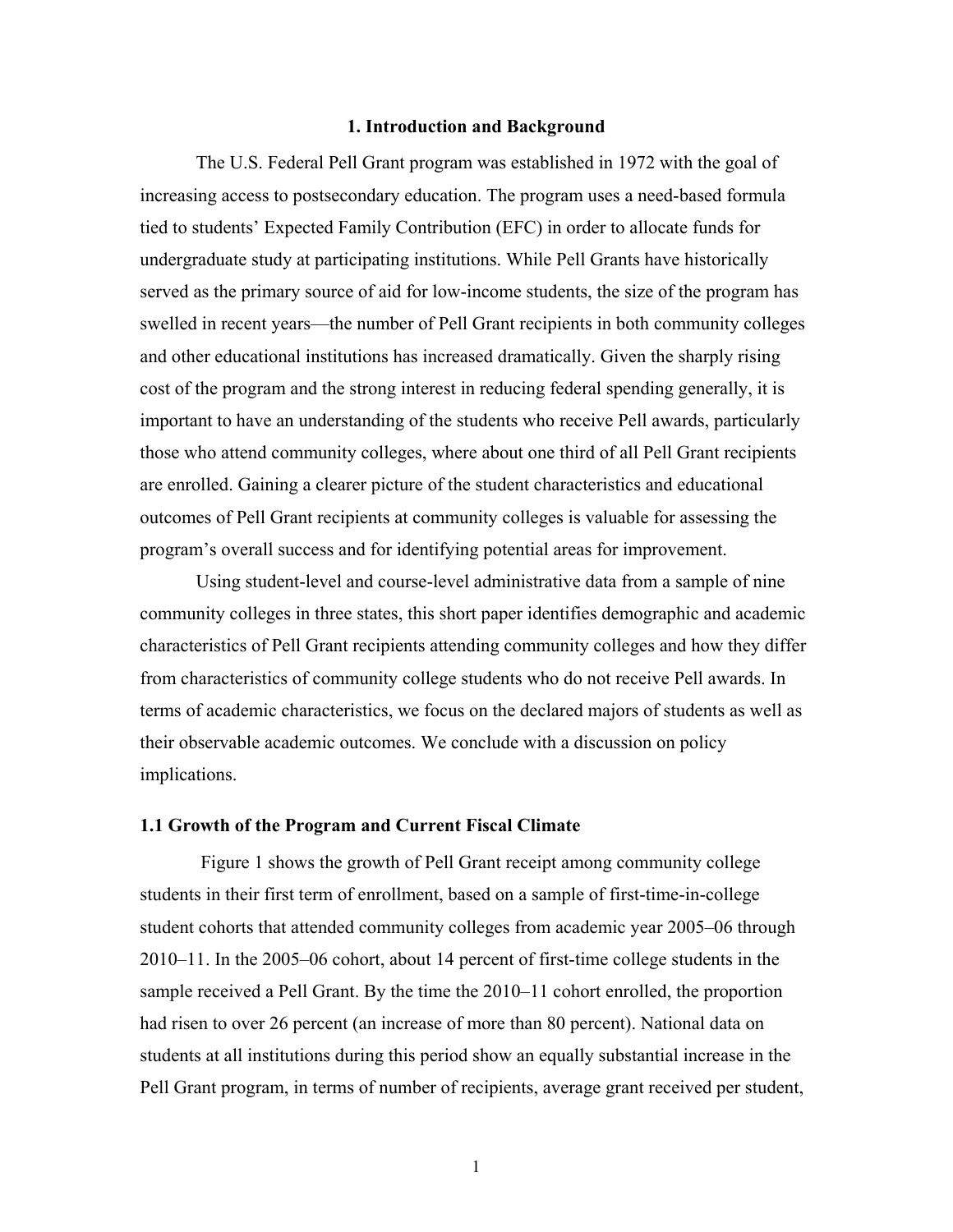and total program expenditures (Baine & Mullin, 2011; Baum et al., 2013; Congressional Budget Office, 2013). Nationally, from 2006–2007 to 2010–2011, real (inflationadjusted) spending on Pell Grants increased by 158 percent, which resulted from an 80 percent increase in the number of recipients and a 43 percent real increase in the average grant amount during that period (Congressional Budget Office, 2013). During the most recent award year for which data are available (July 1, 2011, to June 30, 2012), the program provided \$33.6 billion in grants to some 9.4 million students at U.S. educational institutions (Congressional Budget Office, 2013).



**Figure 1 Percentage of Students Receiving Pell Grants in Their First Term of Community College Enrollment, by Cohort**

Note: Student *N* ranges from 149,282 in the 2005‐06 cohort to 174,673 in the 2010‐11 cohort. The students in these cohorts attended nine community colleges in three large states.

By and large, in spite of its costs and federal debt constraints, the Pell Grant program has been positively regarded on both sides of the U.S. political spectrum (Baime & Mullin, 2011). This is in part because Pell Grants are viewed as a key mechanism for enhancing social mobility opportunities among disadvantaged students through increased access to education beyond high school. In fact, investments in postsecondary success have risen in importance during recent years, as an increasing proportion of jobs in the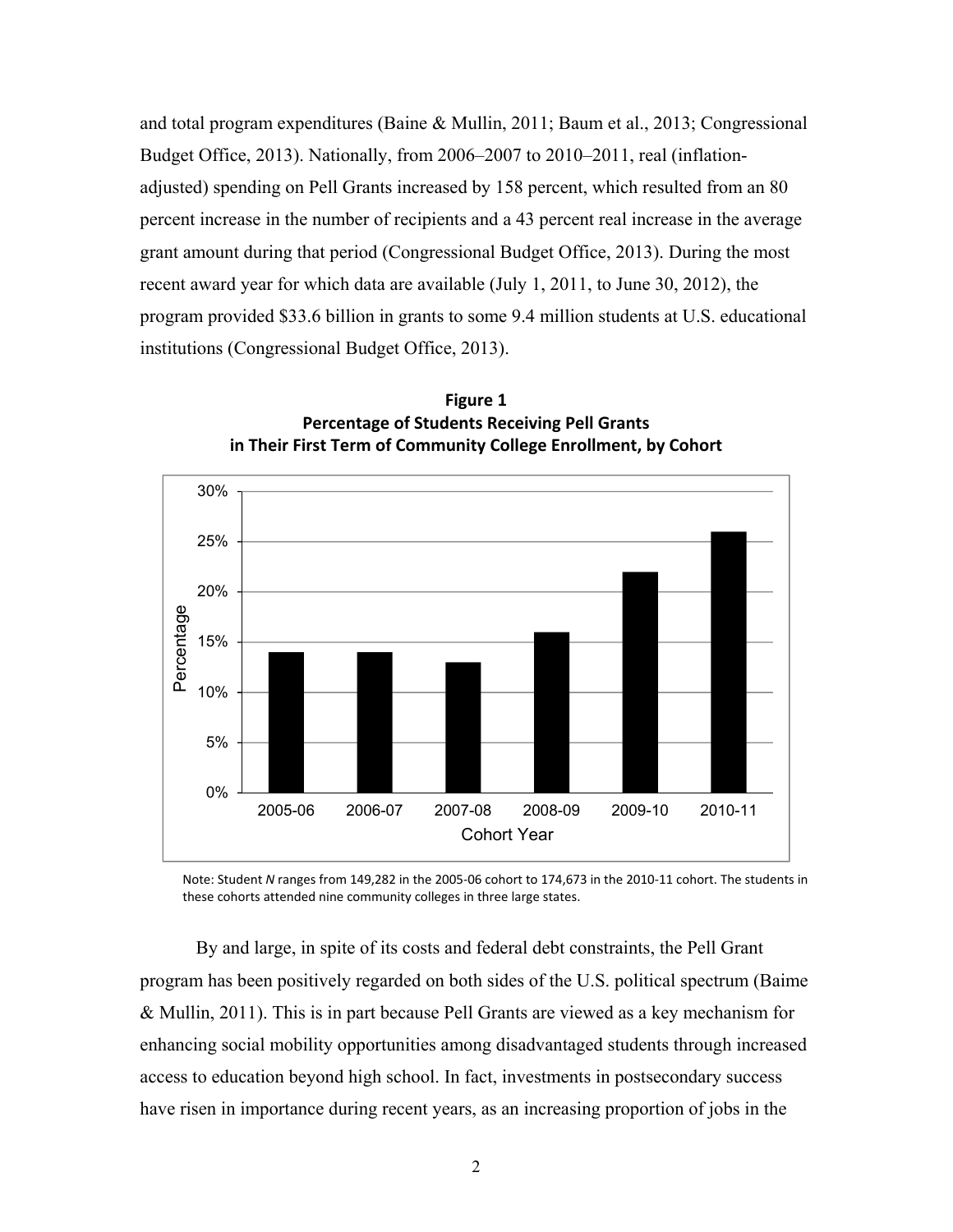United States require candidates with postsecondary degrees (Baum et al., 2013). Nevertheless, record levels of federal debt, along with challenges resulting from the global financial crisis and its aftermath, have necessitated a closer look at the characteristics of students who receive these grants.

#### **1.2 Pell Grants in Community Colleges**

Pell Grant recipients can attend a variety of postsecondary institutions, including (1) public and private four-year not-for-profit colleges, (2) public and private two-year not-for-profit colleges, and (3) private for-profit colleges (U.S. Department of Education, 2011). Community colleges, included in the second category, have long been highly attended among Pell Grant recipients. Since 1992, more than 30 percent of all recipients have enrolled in community colleges (Baime & Mullin, 2011). In 2010–11, the most recent academic year for which public data are available, community colleges held the highest proportion of Pell Grant recipients across all institutional types, at over 35 percent (U.S. Department of Education, 2011). Community colleges represent a particularly important sector for the Pell Grant program because they provide students with relatively inexpensive and easily accessible options for pursuing and attaining a postsecondary degree.

## **2. Data**

Our data include student characteristics and full transcript information on 56,595 first-time college students who enrolled during the 2005–06 academic year at one of nine community colleges in three large states. These data include information on basic student demographics, declared major, financial aid receipt, and enrollment and completion (including number of credits and grades) for all courses taken at the community college. Students are categorized by whether or not they received Pell funds of any amount during their first term at community college. Additionally, information on these students from the National Student Clearinghouse (NSC) was used to track student enrollment and degree completion for those students who transferred to a four-year institution within five academic years (i.e., through 2009–10).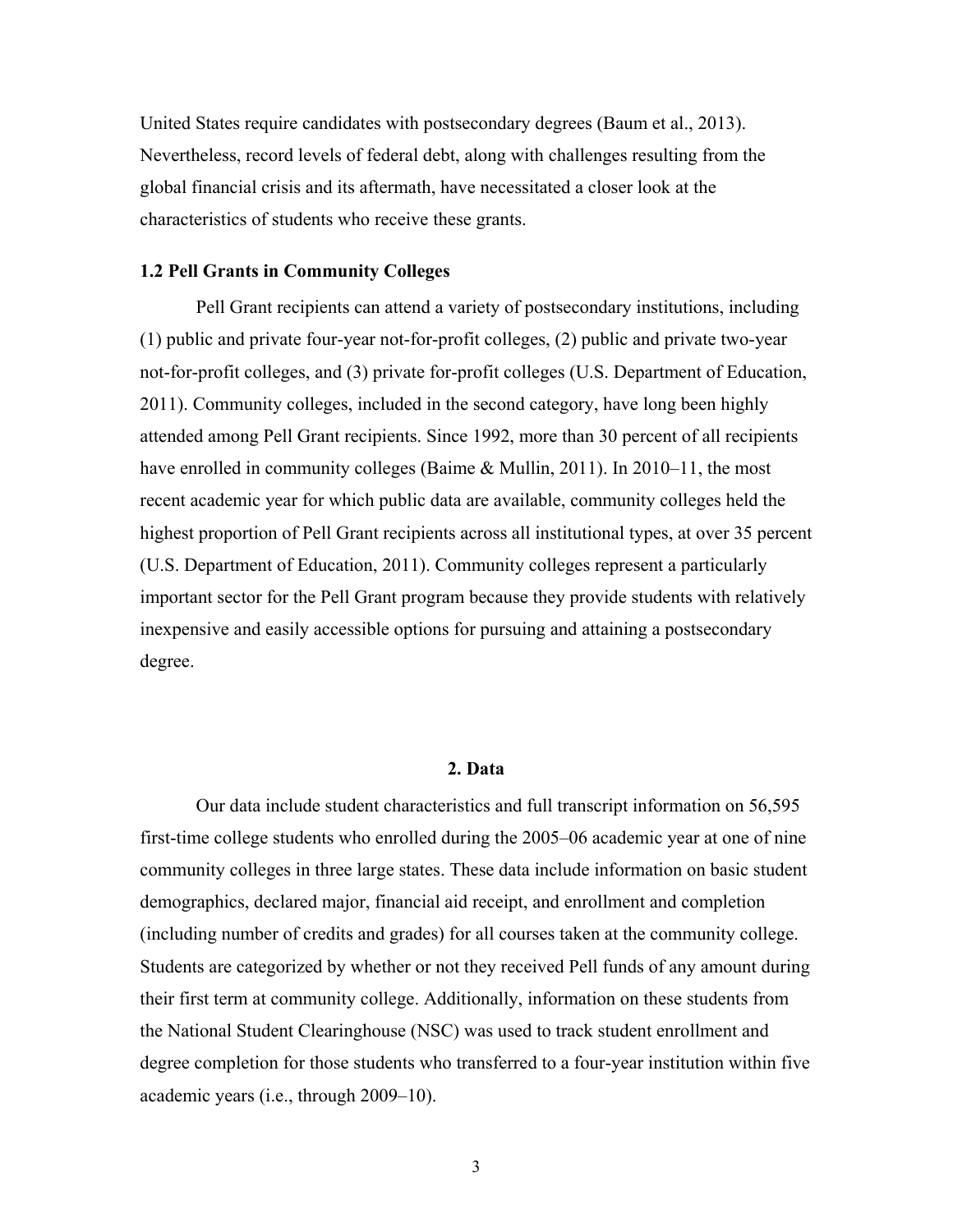#### **3. Findings**

#### **3.1 Demographic Characteristics**

Figure 2 shows the age distribution of Pell versus non-Pell students in our dataset. In our sample, more students who were 19 years old or younger received Pell Grants than did students from older age groups. This finding differs from national trends in the age distribution of Pell recipients, which are typically skewed toward older students (U.S. Department of Education, 2011).<sup>1</sup> However, national information on students is reported at the aggregate level and includes figures for all Pell recipients in all postsecondary institutions, whereas our dataset contains only Pell recipients at community colleges, which may account for the difference in our figures. Additionally, our dataset contains only *first-time* college students, whereas national-level data include students who had





previously already had some form of postsecondary education. Baum et al. (2013) provide a detailed discussion of the somewhat distinctive implications of the Pell Grant program for non-traditional age students, who typically enter community colleges to

<sup>&</sup>lt;sup>1</sup> Due to missing age information, 163 respondents in our dataset were excluded.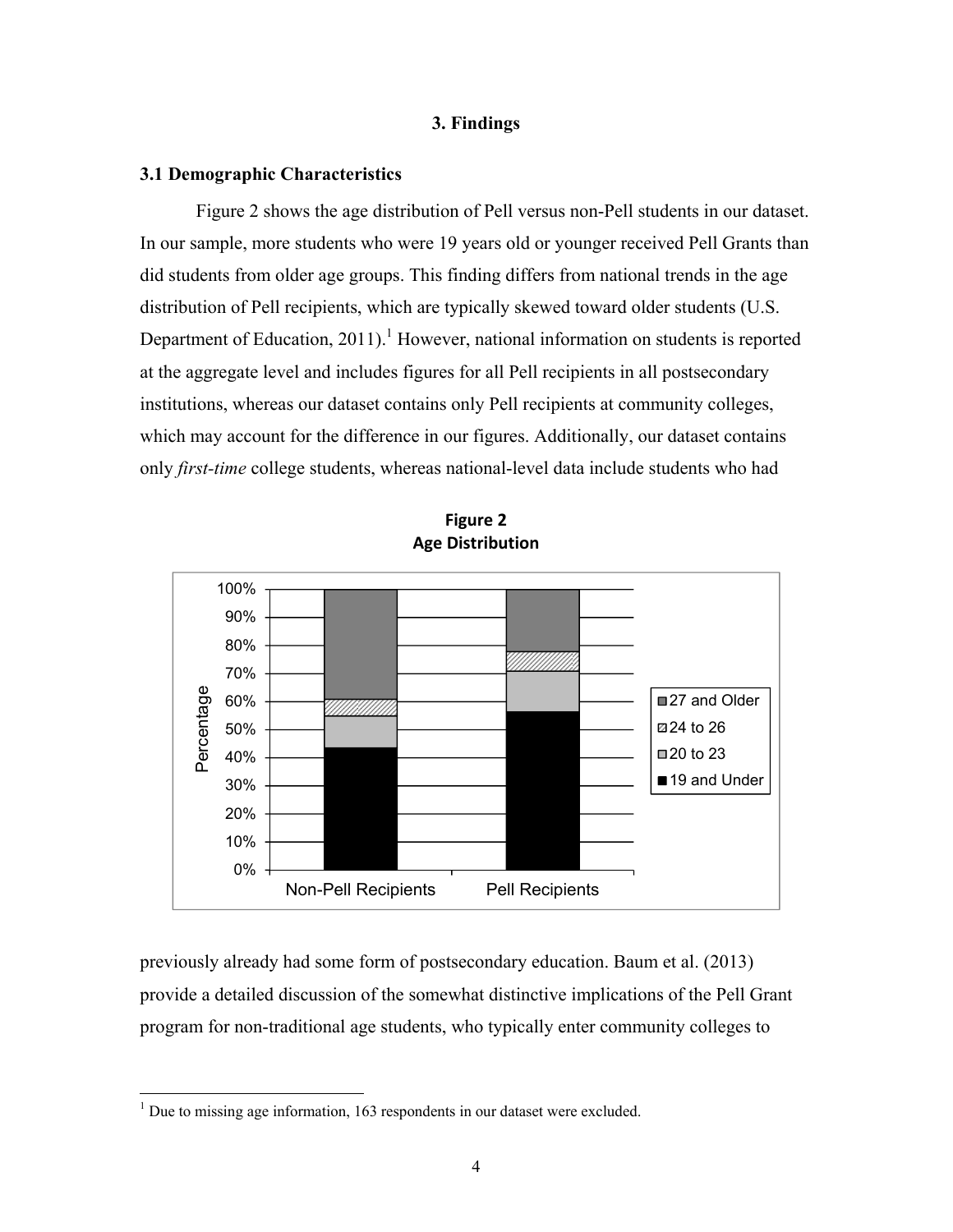enhance specific labor force skills after a significant period of time away from postsecondary education.

Figures 3 and 4 show the dependency status and number of dependents declared, respectively, as reported by students in our dataset. Of the 56,595 students, 13,108 reported a dependency status (i.e., they reported whether they declared themselves dependent or not) on their FAFSA form. Among these, 44 percent of Pell recipients were independent, compared with 31 percent of non-Pell recipients. Of the 56,595 students, only 4,173 reported whether or not they had dependent children. Among these, a much higher percentage of Pell recipients than non-Pell recipients declared that they were caring for one or more children (55 percent versus 23 percent, respectively). These figures are consistent with the national-level data (U.S. Department of Education, 2011).



**Figure 3 Dependency Status**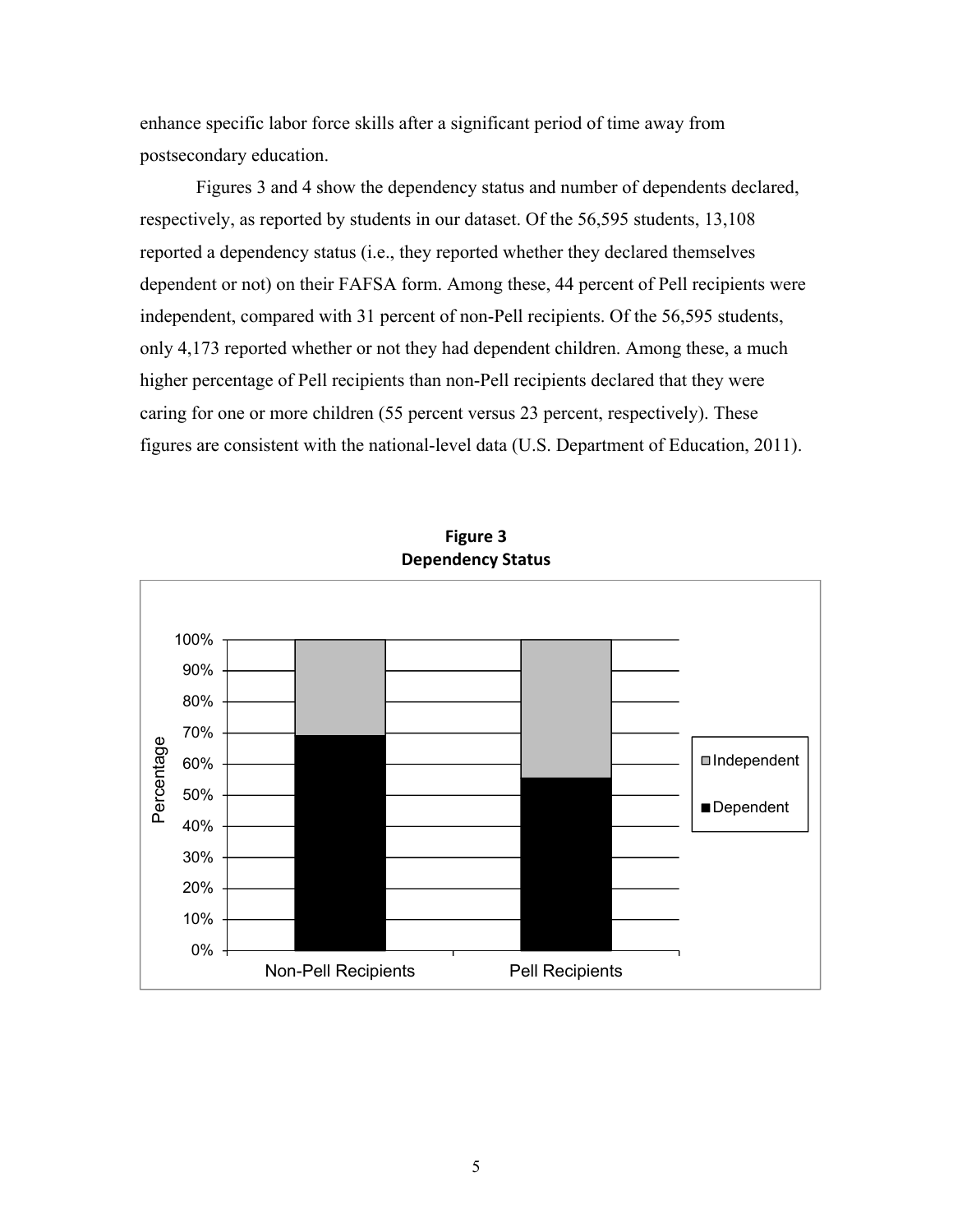**Figure 4 Number of Dependents Declared**



Pell recipients in our sample were of a lower socioeconomic status than non-Pell recipients, as measured by an index generated from the characteristics of their U.S. Census block groups. Additionally, Pell recipients tended to live in areas that fell into the lowest quintiles for median household income, whereas non-Pell recipients tended to be more evenly spread across lower and higher income areas. In terms of actual income, our dataset contains information on each student's EFC, which is a measure of the financial strength of the student's family. The average EFC for Pell recipients was about \$4,285, less than half the average EFC of non-Pell recipients, which was about \$8,817. These data on income are unsurprising—Pell eligibility is largely based on household income by way of the EFC calculation.

In terms of other demographic characteristics, a slightly higher proportion of Pell recipients than non-Pell recipients in our sample were female (61 percent versus 56 percent, respectively). About 29 percent of Pell recipients were African American, compared with 16 percent of non-Pell recipients.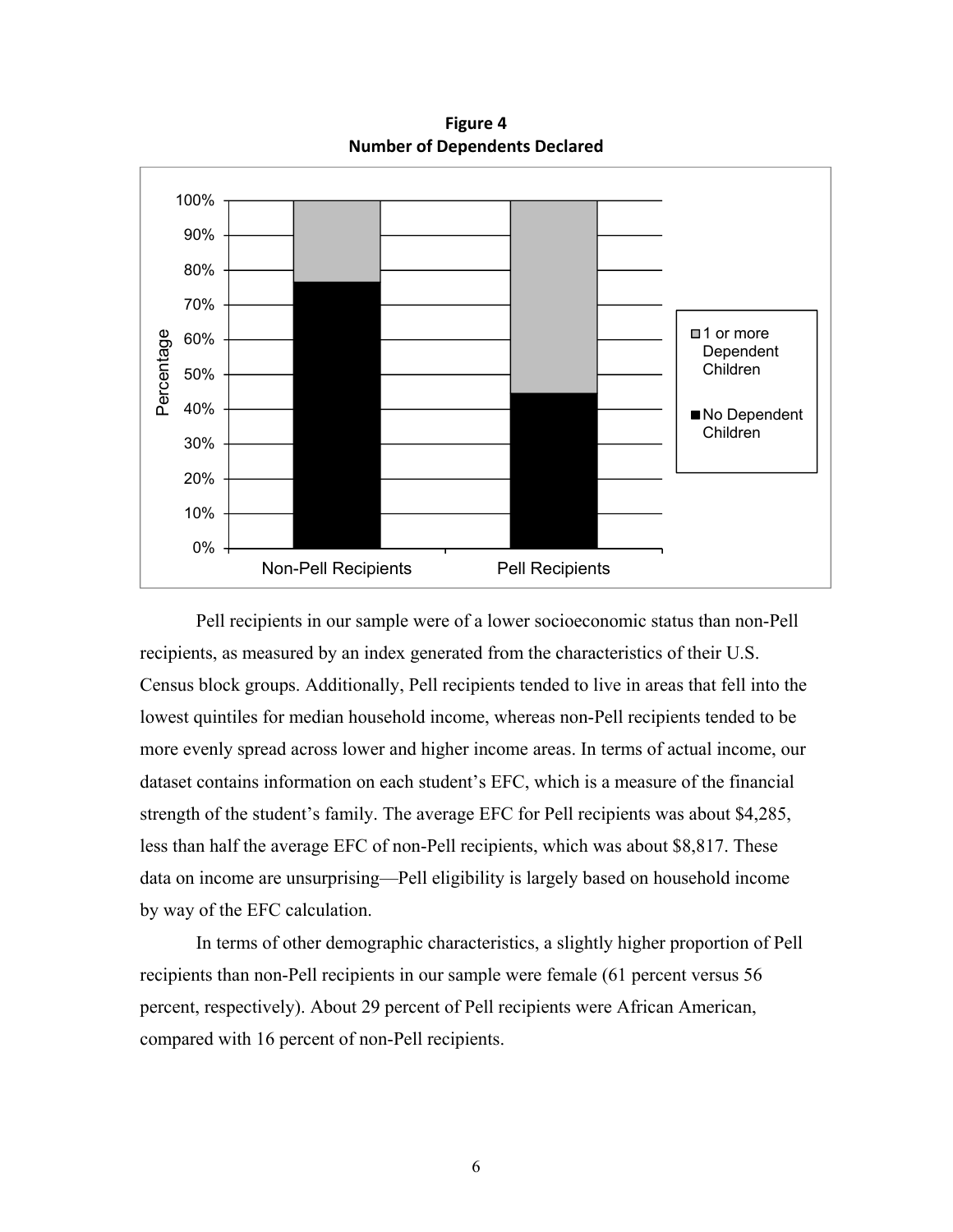## **3.2 Academic Characteristics**

Figures 5 and 6 show the enrollment intensity status and level of academic preparedness of students upon entry, respectively. In our dataset, a full-time course load was defined as comprising at least 12 credits in the first term. Pell recipients in our sample were more likely to be full-time rather than part-time students, a finding that held true even for Pell recipients who had one or more dependent children. The much higher rate of full-time enrollment status relative to non-Pell recipients (57 percent versus 19 percent) is probably due to financial incentives, as students who enroll full-time are eligible to receive more Pell dollars per term. Current rules specify that students can receive Pell Grant awards for two full-time semesters during a given academic year (Baum et al., 2013).



**Figure 5 Enrollment Intensity Status**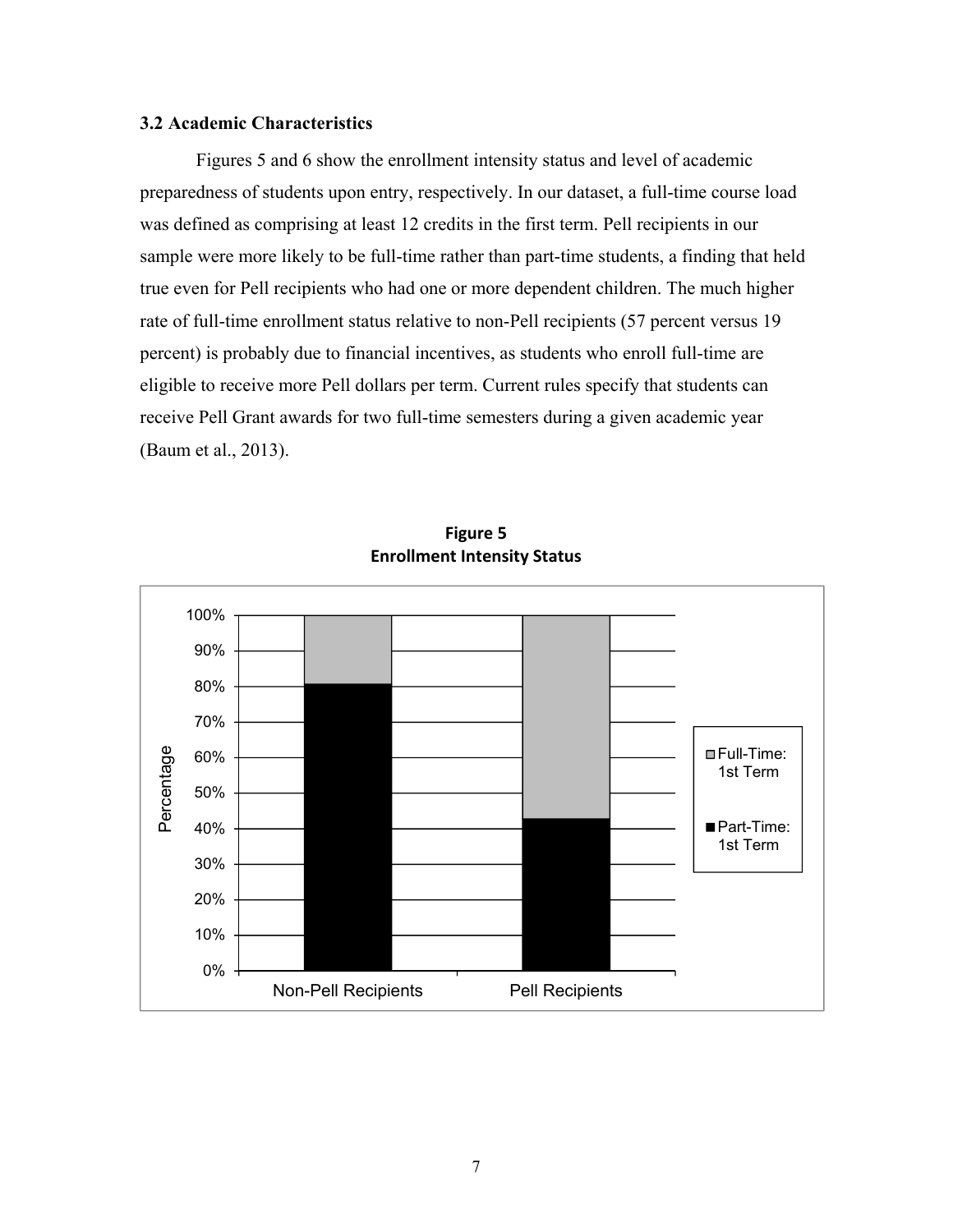In terms of college readiness, the majority (over 85 percent) of students in our sample were placed into developmental education courses in math, reading, or writing. Pell recipients were much more likely than non-Pell recipients to be placed into three or more developmental education subjects (41 percent versus 28 percent). This suggests that Pell recipients were less academically prepared than non-Pell recipients.



**Figure 6 Referral to Developmental Education Courses in Math, Reading, and Writing**

### **3.3 Major Declaration**

Because Pell Grant receipt is in most cases contingent upon major declaration in a field of study, only 2 percent of Pell recipients did not declare a major within five years, compared with 48 percent of non-Pell recipients. Figure 7 shows these proportions of undeclared students along with the nine most popular declared fields of study among non-Pell and Pell recipients in our sample.<sup>2</sup>

 $2$  Our data are collected from several colleges, which designate students in slightly different ways. We define students in our dataset as undeclared if they have no record of major declaration or if a college categorizes these students as transfer-seeking and taking core curriculum coursework for ease of transfer with no further designation.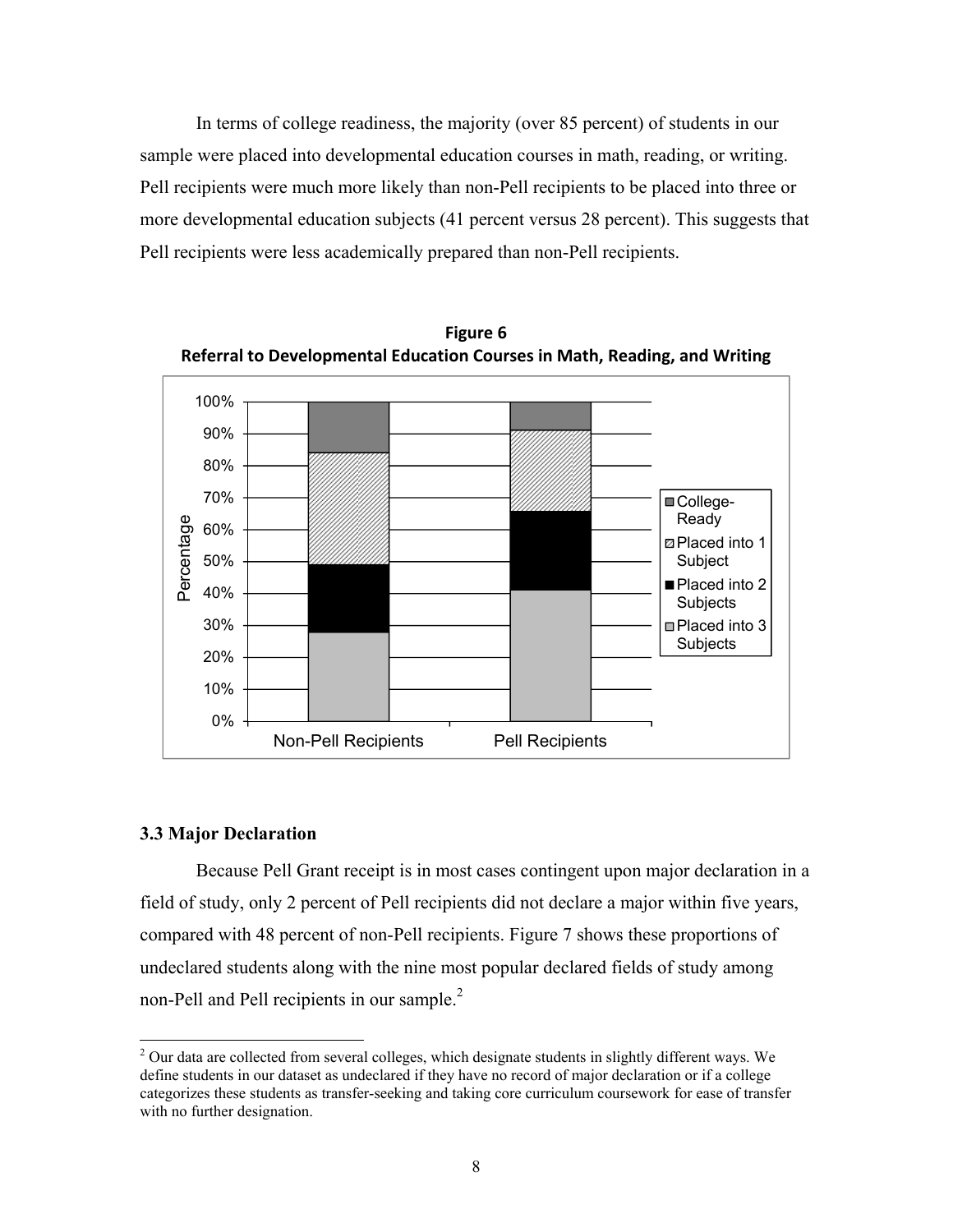



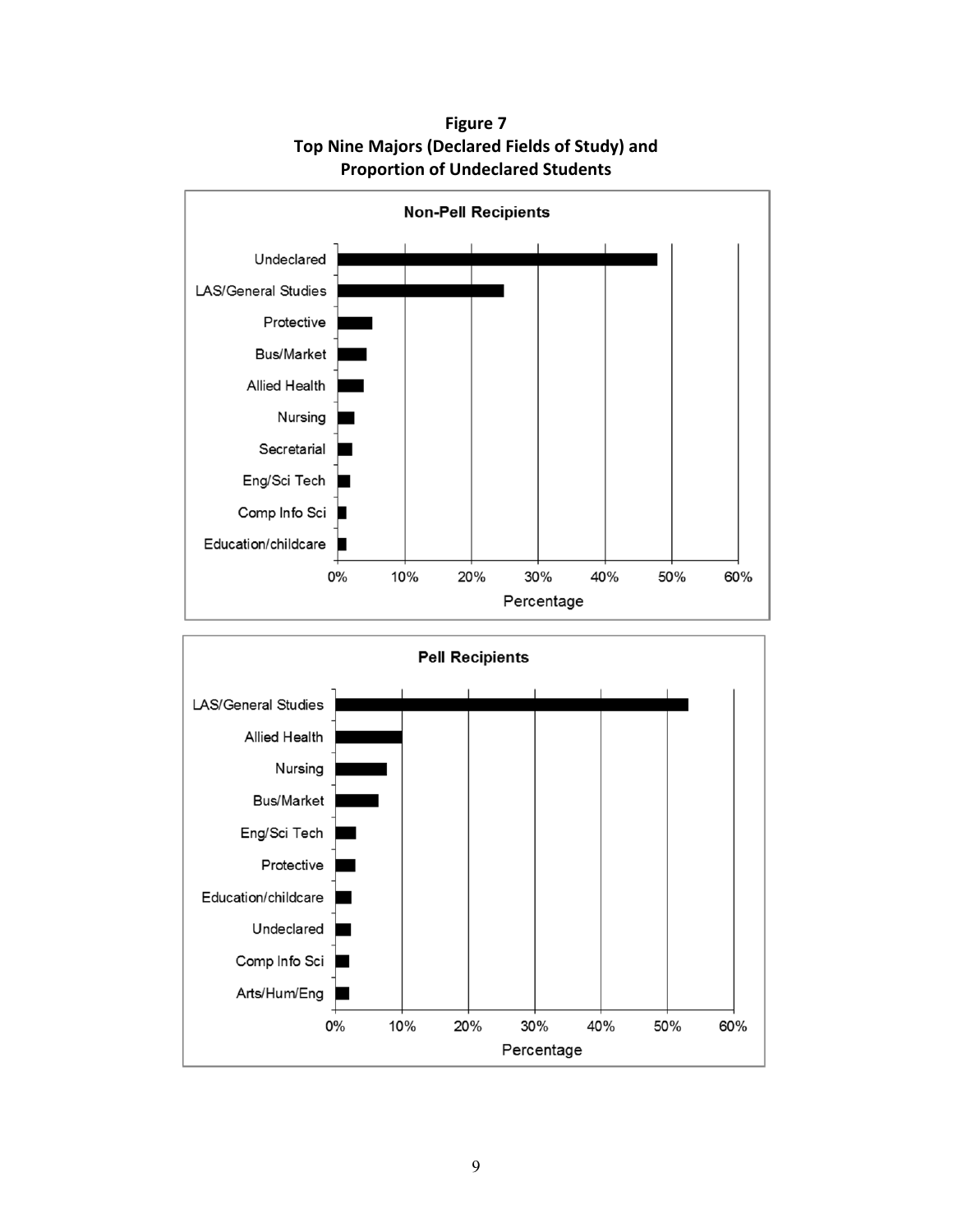The most popular field of study among Pell recipients was liberal arts and sciences (LAS) and general studies (GS). Essentially, this kind of declaration denotes an interdisciplinary academic program that is often comprised of general education core courses that students need in order to transfer to a four-year college. When asked about their educational objective during their first term, 56 percent of Pell recipients indicated a desire to transfer, compared with 24 percent of non-Pell recipients, suggesting that for the majority of Pell students, their end goal was indeed to attain a bachelor's degree. Among non-Pell recipients, LAS and GS were also popular field-of-study choices, though a much larger proportion of students were undeclared. The fact that LAS and GS were so common among Pell students could indicate a higher degree of focus to accumulate general education credits and to transfer. However, it could also be the case that students who chose LAS and GS were declaring these more general fields of study due to an overall lack of direction in their educational goals.

Other popular fields of study among Pell recipients were allied health and nursing, which are much more specific and structured programs than LAS and GS. Typically, allied health and nursing are highly competitive programs, leading to higher employment outcomes post-graduation than many other programs. A higher percentage of Pell recipients elected to enter these fields than non-Pell recipients, perhaps indicating more career-driven educational aspirations among Pell students.

## **3.4 Educational Outcomes**

On average, Pell recipients in our sample took more credits per term than non-Pell recipients, probably due to the financial incentive associated with taking more credit hours.<sup>3</sup> Pell recipients had a course completion ratio of 0.58, compared with 0.42 for non-Pell recipients. That is, of the total credits they attempted, Pell recipients completed about 58 percent, whereas non-Pell recipients completed about 42 percent.

Figure 8 shows mutually exclusive educational outcomes after five academic years for the students in our sample. After five years, Pell recipients were more likely to have earned some type of award at their home institution, in the form of a certificate or associate degree; these students were also more likely to have transferred to a four-year

<sup>&</sup>lt;sup>3</sup> It is worth noting that full-time students taking more than 12 credits per term did *not* receive additional Pell funds.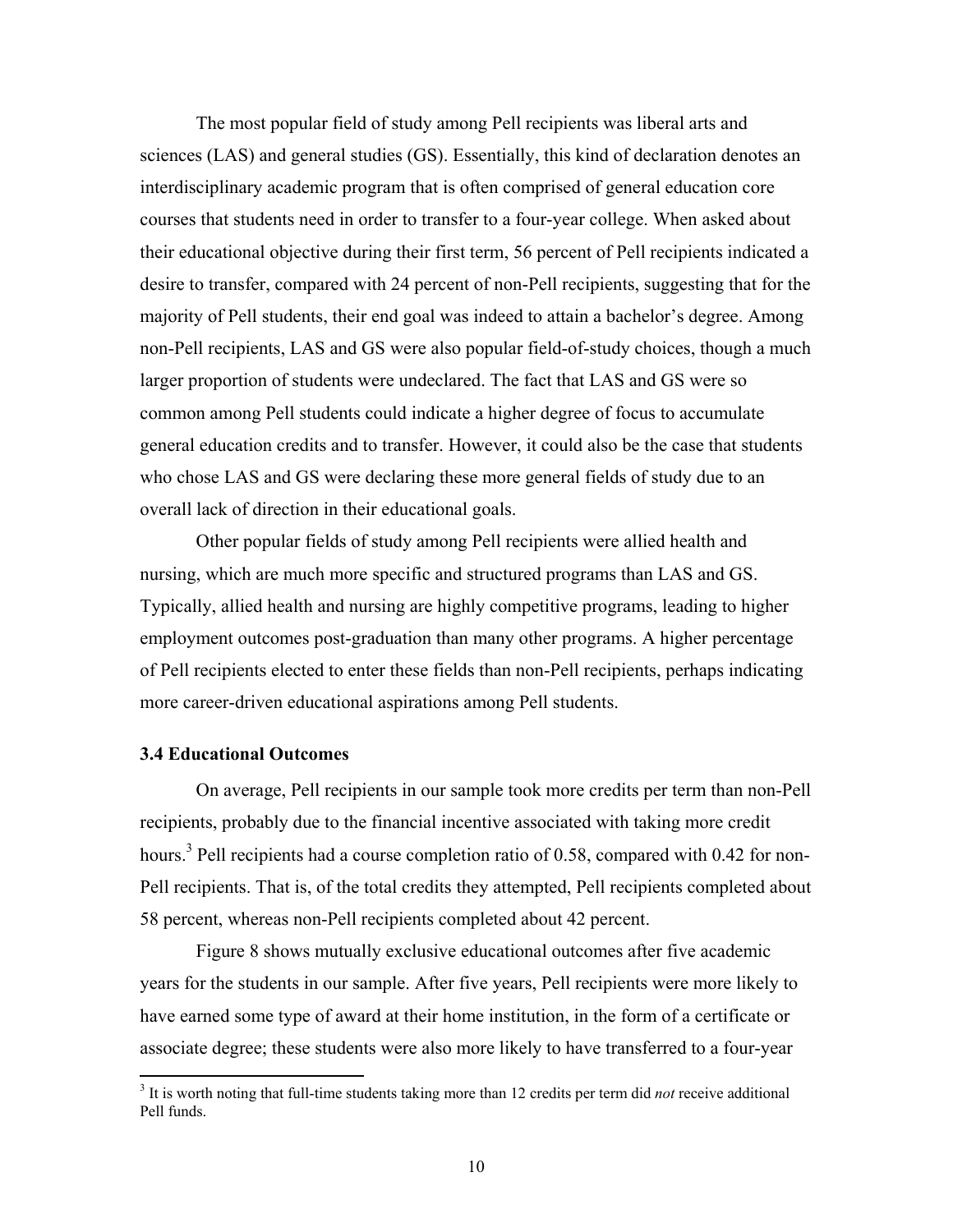college. Pell recipients were less likely than non-Pell recipients to be no longer enrolled or to have no observable outcomes (i.e., no award completions within our timeframe), though the proportion was still substantial (65 percent among Pell recipients versus 78 percent among non-Pell recipients). Sixteen percent of Pell recipients transferred to a four-year institution within five years, either with or without an award from the community college, compared with 10 percent of non-Pell recipients. However, after five years, 10 percent of Pell recipients were still enrolled at the community college with more than 30 completed college credits, compared with only 5 percent of non-Pell recipients. As discussed below, this finding, which shows a greater propensity for "lingering" at college on the part of Pell recipients, may be related to the fact that the Pell Grant program incentivizes a longer period of study.



**Figure 8 Educational Outcomes After Five Years**

Note: "Bachelor's – Other Institution" indicates a student earning a bachelor's degree at another institution, identified by using National Student Clearinghouse data.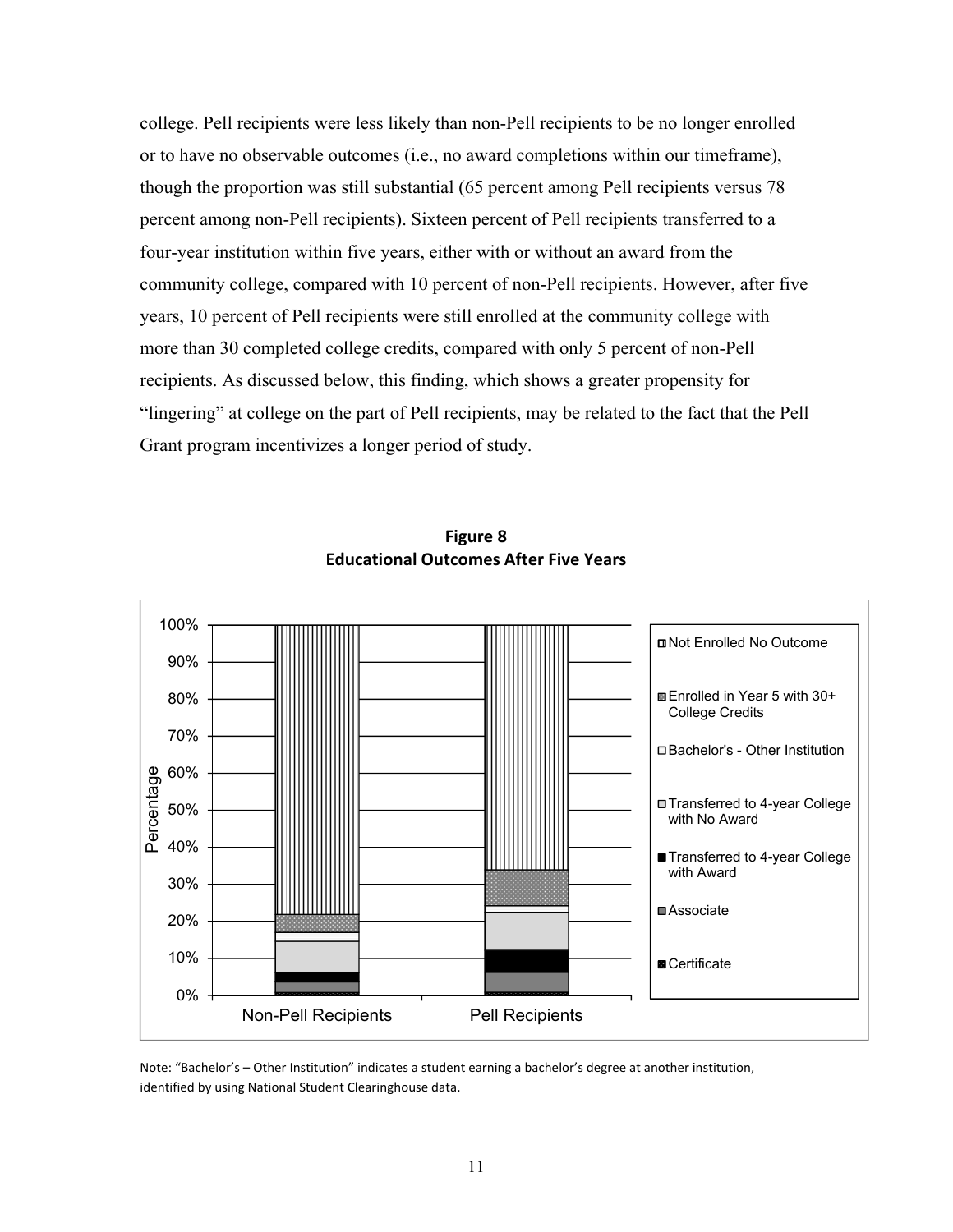#### **4. Discussion and Conclusion**

The Pell Grant program has been a longstanding source of basic aid for disadvantaged college students. Postsecondary success will only become more critical in the U.S. economy as labor markets become more concentrated toward those with greater technical skills. As a result, it is vital that this core program continue to make it possible for motivated students to carry on their education beyond high school, particularly for students who attend community colleges. It is important to recognize that major initiatives that have been undertaken to increase college completion rates among U.S. students are necessarily focused on community colleges, where there is the most room for growth in terms of successful outcomes and where a large proportion of Pell recipients begin their postsecondary education.

The descriptive results of the current study shed some light on the characteristics of Pell recipients in community colleges. Pell recipients in our sample were generally younger and poorer than non-Pell recipients at the same colleges. Yet, on average, despite lower levels of initial college readiness, Pell recipients in our sample appear to have shown a higher degree of academic focus than non-Pell recipients. This is illustrated by their higher rate of declared majors in competitive fields, their higher rate of transferoriented educational objectives, and their higher credit completion ratios. The data on student outcomes also indicate that a larger percentage of Pell recipients received some type of an award at the end of five years compared with non-Pell recipients. These generally positive findings for Pell recipients may be attributed to higher levels of motivation among these students or to federal aid eligibility requirements that provide an incentive for persistence, or to a combination of both.

Yet it is also the case that a greater proportion of Pell recipients than non-Pell recipients in our sample were still college "lingerers" after five years; that is, they were still enrolled in their fifth year with more than 30 college-level credits completed and without a degree from the community college. They may thus have been taking a longer period of time to complete their programs of study at the community college than non-Pell recipients. This may be due to the structure of the Pell Grant program itself. As mentioned in Baum et al. (2013), the current system incentivizes a longer period of study, because it provides more funding to students who spread their studies out over time. For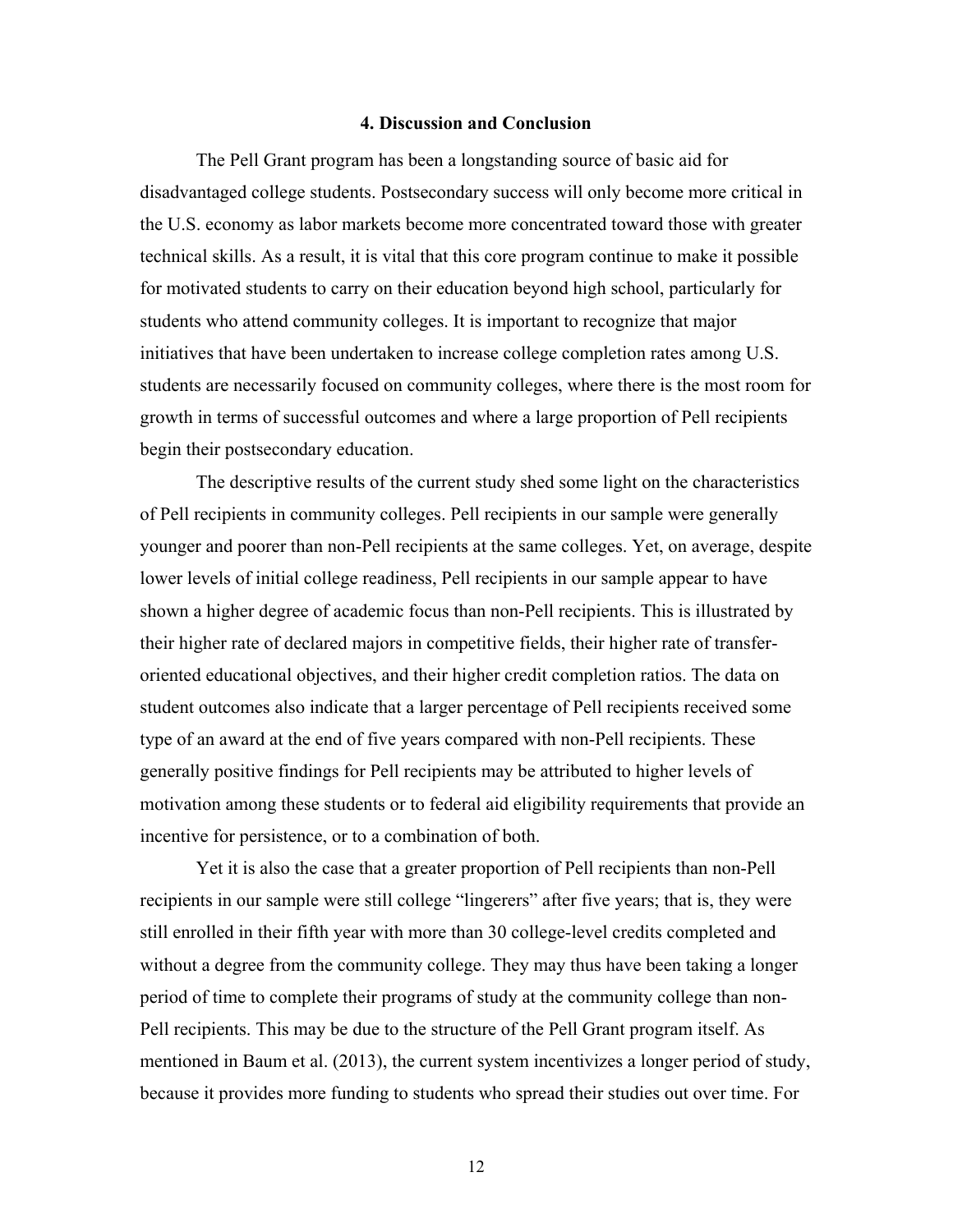example, students who enroll in a third term over the summer in addition to the two fulltime semesters do not receive extra funding, nor do students enrolled beyond 12 credit hours in any given semester. A closer examination of our data supports this notion of Pell as a form of income for community college students. Pell recipients categorized as lingerers did in fact come from poorer areas; interestingly, this was not the case for non-Pell lingerers, who tended to be from wealthier areas.<sup>4</sup> In light of these findings, it may be useful to consider whether changes to the current system of Pell award allocation might be beneficial in terms of accelerating completion to a degree.

Pell Grants have been successful at increasing postsecondary enrollment among low-income populations, and Pell recipients who attend community colleges appear to have stronger academic outcomes than non-Pell recipients. However, the program could be made more efficient by restructuring payment schemes to incentivize faster completion or faster transfer to a four-year college. Further research should be conducted to assess the mediating factors relating Pell Grant receipt to the observed outcomes outlined here.

<sup>&</sup>lt;sup>4</sup> Poor areas are defined as Census tract areas that are in the lowest quintile for median household income, and wealthier areas are defined as Census tract areas that are in the highest quintile for median household income. The average EFC for Pell lingerers was about \$644, compared with over \$10,000 for their non-Pell lingerer counterparts.